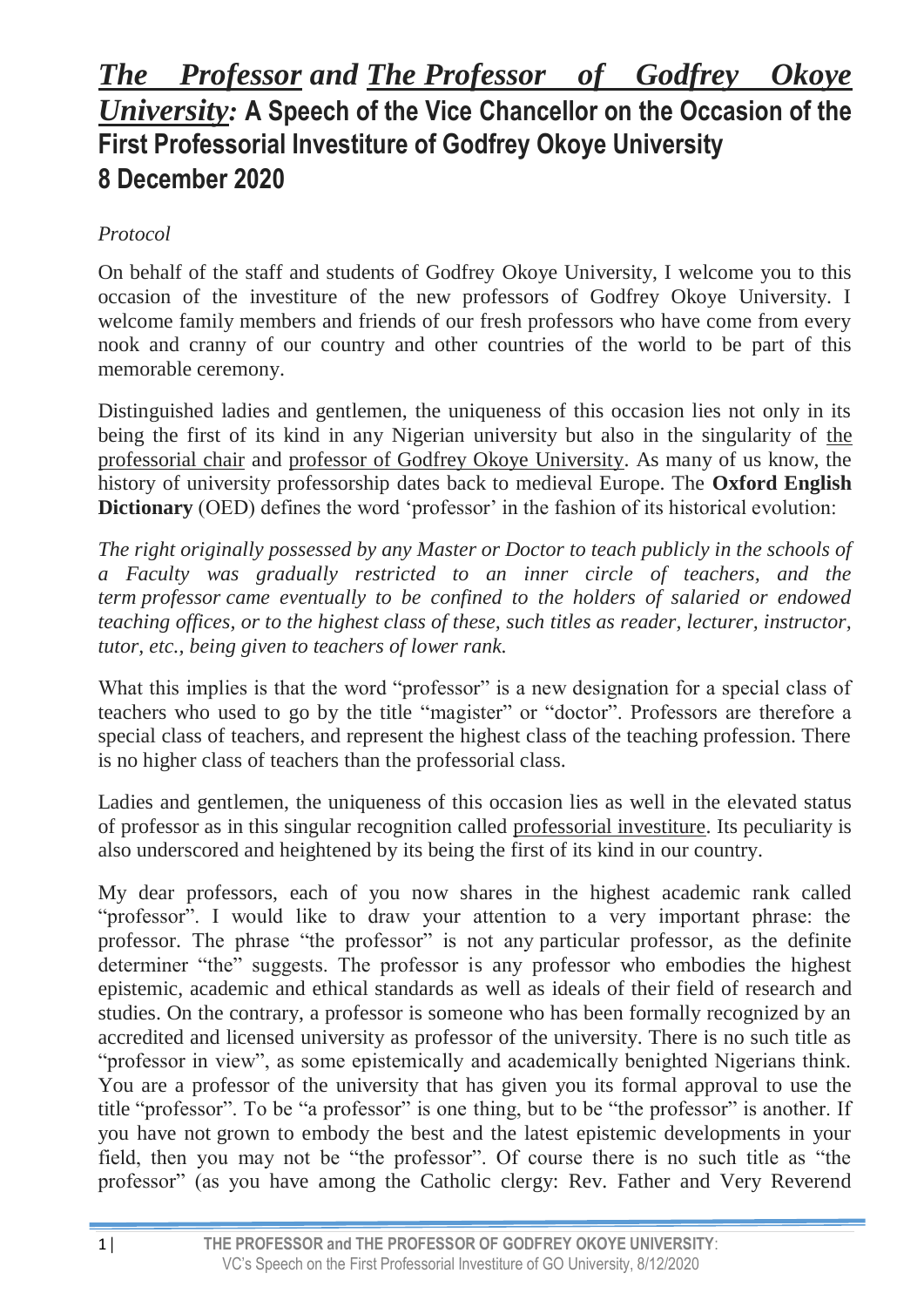Father). However, it is something of an ideal, a target to reach, even after being recognized as the highest teacher in a university.

It is my expectation that you metamorphose from the wide professorial road of many professors to become the professor in your field of research and studies. The professor is not a master of all fields of studies (as he or she cannot do research in all fields). The professor embodies both the gamut of knowledge, history and new epistemic trends in their area of research and calls the shots in that area. This investiture today, therefore, is a call to be the professor in your area of research and teaching.

In addition, the uniqueness of this ceremony also lies in your being "professor of Godfrey Okoye University." Here again you must strive to pass through seven rivers and seven farmlands in your research adventures to be the professor of Godfrey Okoye University. The professor of Godfrey Okoye University is someone who is formally recognized as professor of Godfrey Okoye University, embodies the whole knowledge, history and epistemic trends in their field of research as well as the philosophy, mission and vision of Godfrey Okoye University. As you can see, there are three components in this definition:

- formal recognition as professor of Godfrey Okoye University
- embodiment of the whole knowledge, history and epistemic trends in their field of research
- embodiment of the philosophy, mission and vision of Godfrey Okoye University

The first two components of the definition apply to all professors. But the third component is the unique identity of the professor of Godfrey Okoye University. Being professor of another university, therefore, does not make you professor of Godfrey Okoye University. Similarly being "the professor" does not necessarily make you the professor of Godfrey Okoye University. To be a professor or the professor of Godfrey Okoye University, you must drink from the fountain of the third component of our professorial identity: the philosophy, mission and vision of Godfrey Okoye University.

My dear fresh professors, you must strive to be the professor of Godfrey Okoye University. This is the meaning of the specially designed academic gown that you will receive today. This gown must be a symbol of what you ought to be: The Professor of Godfrey Okoye University. Your life, your breath, your dream, your food, your drink, your love, your aspiration, your weltanschauung, your research, your prayers, your language must be Godfrey Okoye University. Today our university stamps its identity on you not only physically in the gown but also metaphysically on the tablet of your souls. During your inaugural lecture, you will be given a special ring of the university as a sign of a special relationship you have with this university, which must never be broken by you. I congratulate you! God bless you!

As we celebrate you today, we remember someone who should have been among you but who is celebrating with us today spiritually, Prof. Innocent Uzoechi. May we rise to observe a minute's silence in his honor. May the soul of Prof. Innocent Uzoechi and the souls of the faithful departed rest in peace!

Today also we celebrate someone who served this university with incredible sense of commitment and dedication to duty, Prof. Mark Chijioke. Prof. Mark Chijioke has been named the first emeritus professor of our university after serving this university and